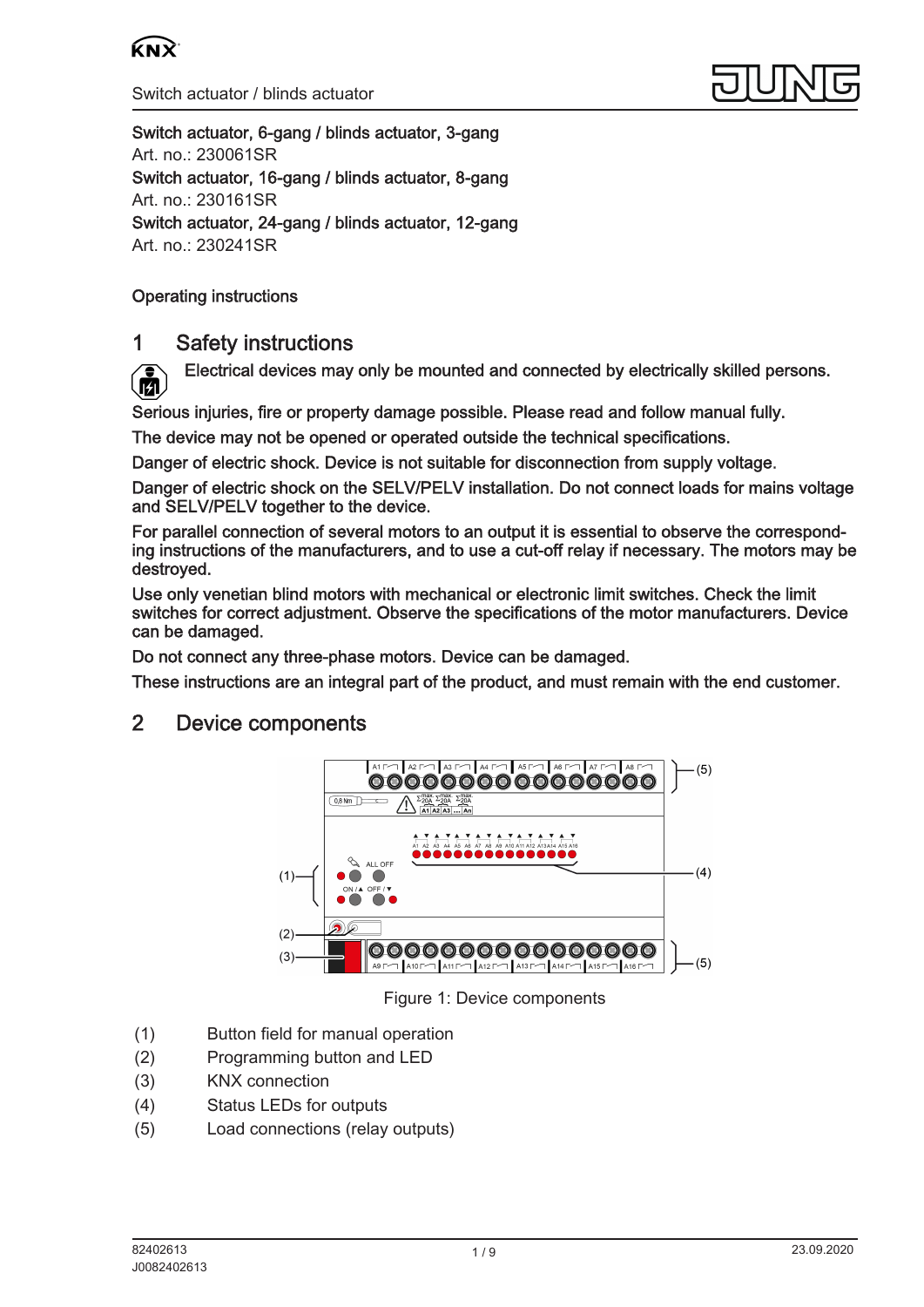

# 3 Function

# System information

This device is a product of the KNX system and complies with the KNX directives. Detailed technical knowledge obtained in KNX training courses is a prerequisite to proper understanding.

The function of this device depends upon the software. Detailed information on loadable software and attainable functionality as well as the software itself can be obtained from the manufacturer´s product database.

The device can be updated. Firmware can be easily updated with the Jung ETS Service App (additional software).

The device is KNX Data Secure capable. KNX Data Secure offers protection against manipulation in building automation and can be configured in the ETS project. Detailed specialist knowledge is required. A device certificate, which is attached to the device, is required for safe commissioning. During mounting, the certificate must be removed from the device and stored securely.

Planning, installation and commissioning of the device are carried out with the aid of the ETS, version 5.7.3 and above.

### Intended use

- Switching of electrical loads with potential-free contacts
- Switching of electrically-driven Venetian blinds, roller shutters, awnings and similar hangings
- Mounting on DIN rail according to EN 60715 in small distribution boards

### Product characteristics

- Outputs can be operated manually, construction site mode
- Feedback in manual mode and in bus mode
- Disabling of individual outputs manually or by bus
- Status feedback (e. g. wind alarm)
- KNX Data Secure compatible
- Updateable with Jung ETS Service App

### Characteristics switch operation

- Operation as NO or NC contacts
- Feedback function
- Logic and restraint function
- Central switching functions with collective feedback
- Time functions: switch-on delay, switch-off delay, staircase lighting timer with run-on time
- Scene function
- Operating hours counter

### Characteristics blinds operation

- Suitable for AC motors 110...230 V
- Operating modes "Venetian blind with slats", "Roller shutter/awning", "Venting louver/roof window"
- Blind/shutter position directly controllable
- Slat position directly controllable
- Feedback of movement status, blind/shutter position and slat position
- Forced position through higher-level controller
- Safety function: 3 independent wind alarms, rain alarm, frost alarm
- Sun protection function with heating/cooling operation
- Disabling function (lock-out protection)
- Scene function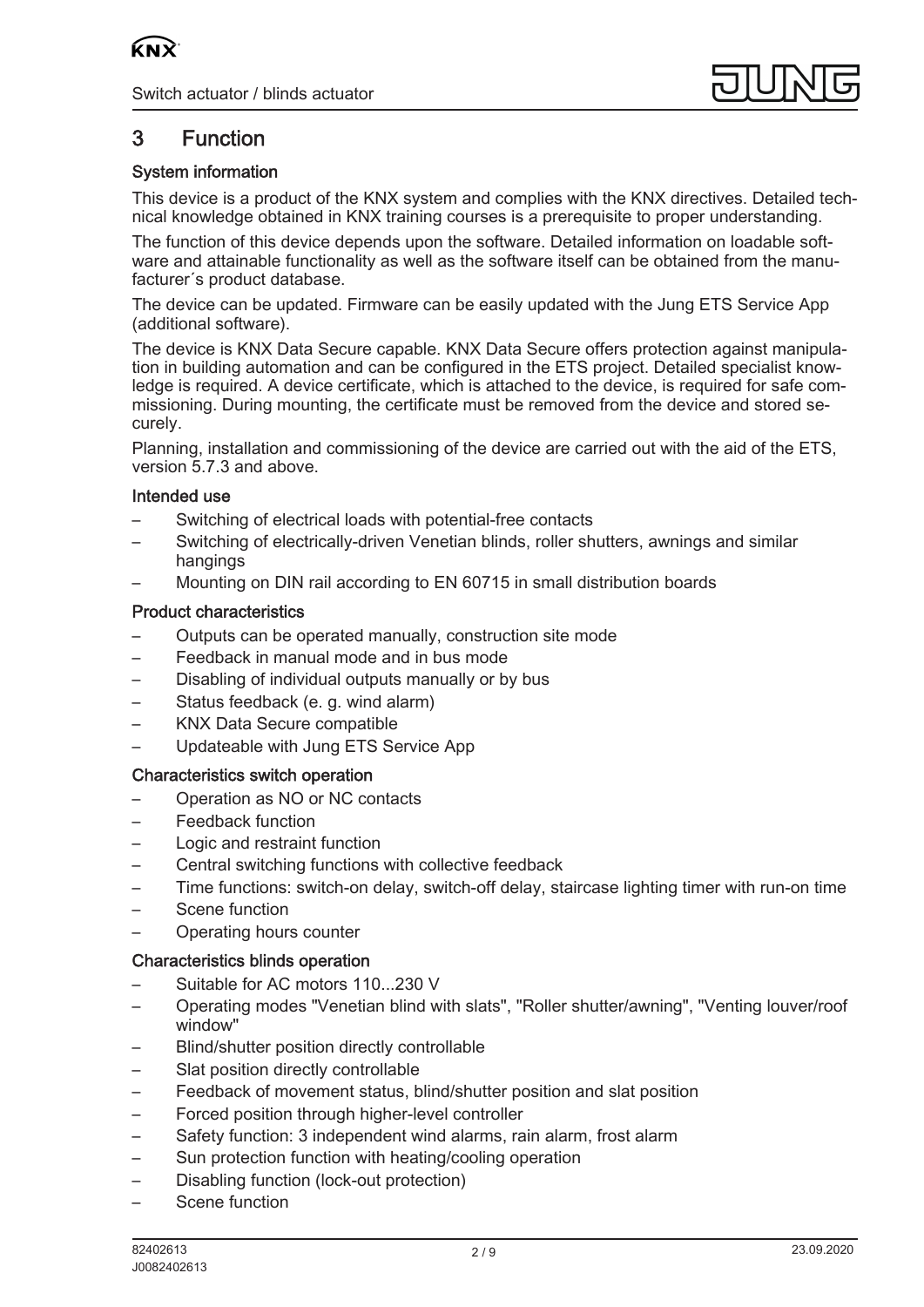



### Logic function characteristics

- Logic gates
- Transformer (conversion)
- Disabling element
- **Comparator**
- Limit value switch

# 4 Operation



Figure 2: Operating elements

- (4) Status LEDs for outputs ON: Relay output closed OFF: Relay output opened Flashes slowly: output in manual mode selected Flashes quickly: Output disabled via continuous manual mode
- (6) Button  $\mathcal{C}_{\mathcal{A}}$ Manual operation
- (7) LED  $\Diamond$ ON: continuous manual mode active / Flashing: temporary manual control active
- $(8)$  LED ON/ $\blacktriangle$ ON: relay outputs closed, manual operation active
- $(9)$  Button **ON**/ $\triangle$ Short: switch on, adjust slats or stop. Long: Move hanging upwards
- $(10)$  Button OFF/ $\nabla$ Short: switch off, adjust slats or stop. Long: Move hanging downwards.
- $(11)$  LED OFF/ $\nabla$ ON: relay outputs open, manual control active
- (12) Button ALL OFF Open all relay outputs, stop drives

In operation with the button field the device distinguishes between a short and a long press.

- Short: actuation for less than 1 s
- Long: actuation of between 1 and 5 s
- $\lceil$ i In switching operation, the device distinguishes between the operating modes "normally open contact" and "normally closed contact". The buttons  $(9 + 10)$  change the switching status when pressed: Normally open contact: switch on = close relay, switch off = open relay Normally closed contact: switch on = open relay, switch off = close relay The LEDs  $(4 + 8 + 11)$  always indicate the relay status.
- $\lceil i \rceil$ The LEDs (4) optionally indicate the status of the outputs only temporarily (depending on the parameters).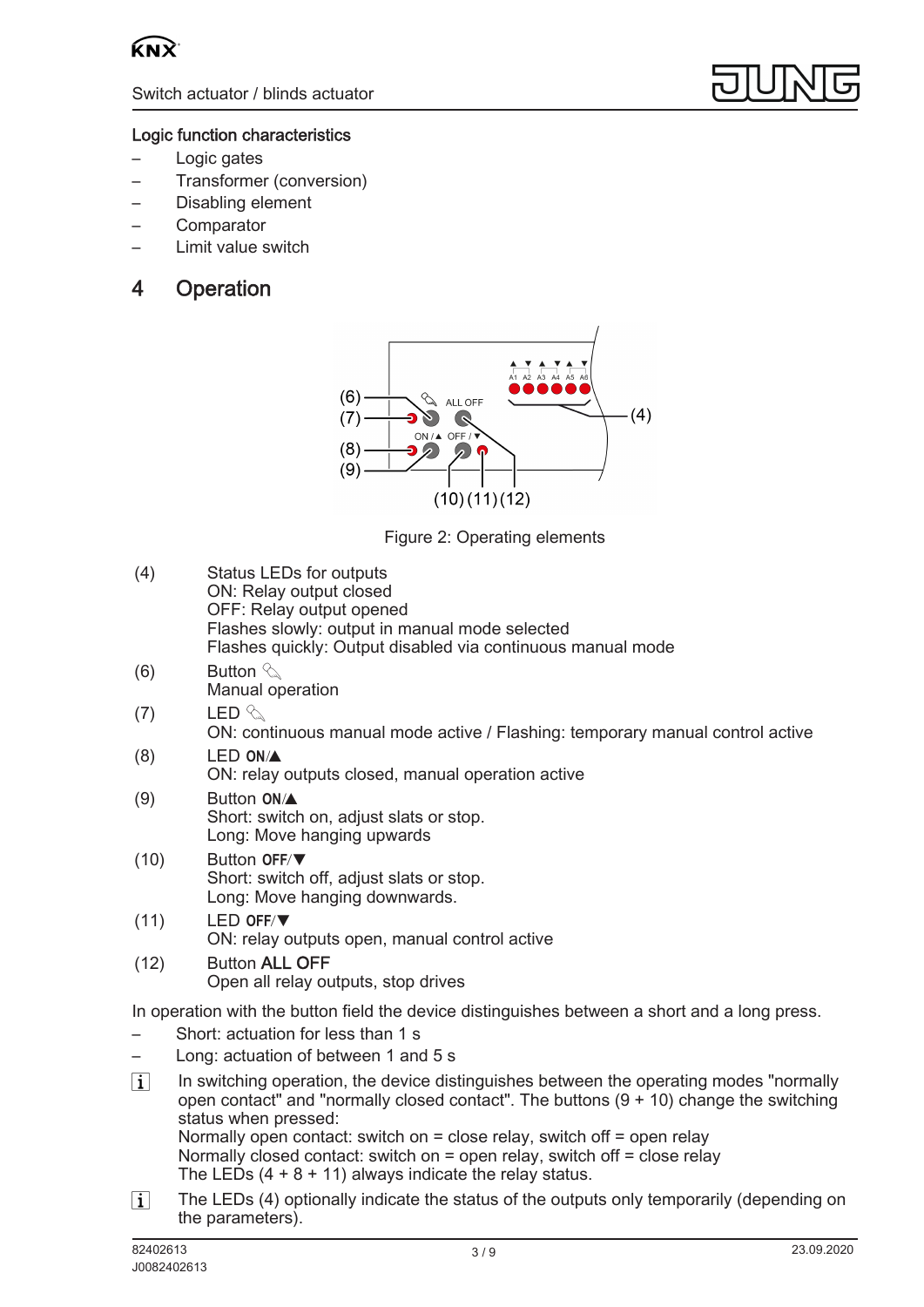



## Operating modes

- Bus operation: Operation via push-button sensors or other bus devices
- Temporary manual control: manual control locally with keypad, automatic return to bus control
- Continuous manual mode: Exclusively manual operation on the device
- No bus operation is possible in manual mode.  $\lceil i \rceil$
- $\lceil$ i $\rceil$ After a bus failure and restoration the device switches to bus operation.
- $\lceil i \rceil$ The manual mode can be disabled in ongoing operation via a bus telegram.

## Switching on the temporary manual control

Operation using the button field is programmed and not disabled.

- Press button  $\mathcal{L}(6)$  briefly. LED  $\%$  (7) flashes, LEDs A1... (4) of the first configured output or output pair flash. Short-time manual operation is switched on.
- $\lceil \cdot \rceil$ After 5 s without a key-press, the actuator returns automatically to bus operation.

### Switching off temporary manual operation

The device is in short-term manual mode.

- No button-press for 5 s.
	- or -
- Press  $\mathcal{C}_{\mathbb{A}}$  (6) button briefly as many time as necessary until the actuator leaves the shorttime manual mode.

Status LEDs A1... (4) no longer flash, but rather indicate the relay status.

Short-time manual operation is switched off.

Switching outputs: depending on the programming, the output relays switch to the position that is active after the manual mode is switched off, e.g. to the forced position, logic function.

Blind/shutter outputs: depending on the programming, the hangings move to the position that is active after the manual mode is switched off, e.g. to the forced position, safety or sun protection position.

### Switching on permanent manual control

Operation using the button field is programmed and not disabled.

- Press the  $\mathcal{L}(6)$  button for at least 5 s.
	- LED  $\&$  (7) lights up, LEDs A1... (4) of the first configured output or output pair flash.

Continuous manual mode is switched on.

### Switching off permanent manual control

The device is in continuous manual mode.

- Press the  $\mathcal{L}$  (6) button for at least 5 s.
	- LED  $\mathcal{L}(7)$  is off.

Continuous manual mode is switched off. Bus operation is switched on.

Switching outputs: depending on the programming, the output relays switch to the position that is active after the manual mode is switched off, e.g. to the forced position, logic function.

Blind/shutter outputs: depending on the programming, the hangings move to the position that is active after the manual mode is switched off, e.g. to the forced position, safety or sun protection position.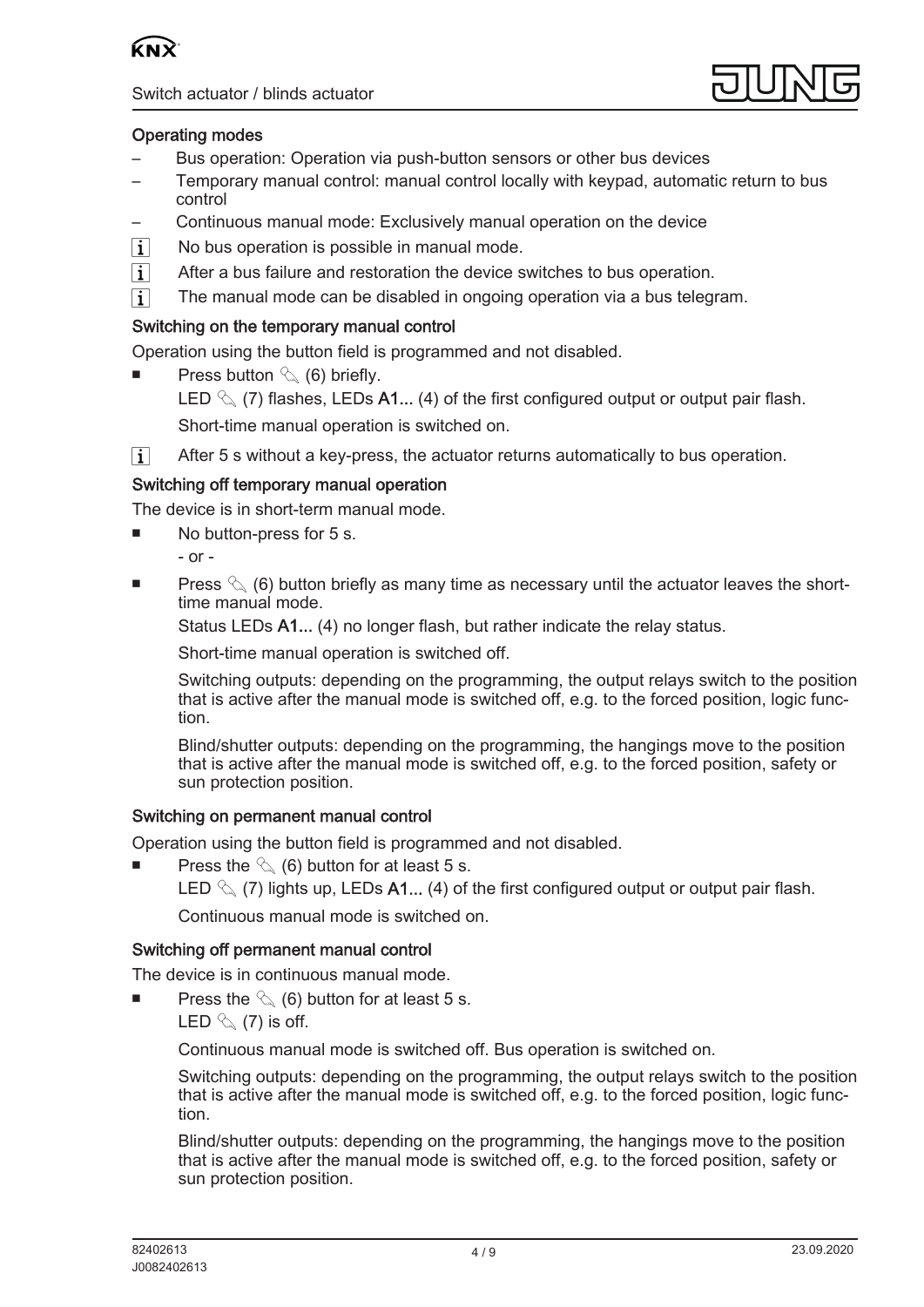



## Operating an output in manual mode

- Activate short-term or permanent manual operation.
- **■** Press button  $\%$  (1) repeatedly until LED A1... (4) of the desired output or output pair flashes.
- Press button  $ON/\triangle$  (9) or OFF/ $\nabla$  (10). Short: Switch on/off, drive stop Long: Move blind/shutter upwards/downwards LED  $ON/\triangle$  (3) ON: Relay output closed LED OFF/ $\nabla$  (6) OFF: Relay output opened
- $\lceil i \rceil$ Short-term manual operation: After running through all of the outputs the device exits manual mode after another brief press.

### Switching off all outputs / Stopping all hangings

The device is in continuous manual mode.

Press the ALL OFF button (7). Switching outputs: All outputs switch off (NO operating mode: relay output opened/NC operating mode: relay output closed).

Venetian blind outputs: All blinds/shutters stop.

### Disabling outputs

The device is in continuous manual mode. The bus control can be disabled (ETS parameter).

- **■** Press button  $\mathcal{L}_{\lambda}$  (6) repeatedly until LED A1... (4) of the desired output or output pair flashes.
- Press the/  $ON/\Delta$  (9) and / OFF/ $\nabla$  (10) buttons simultaneously for approx. 5 s. Selected output is disabled.

The status LED A1... (4) of the selected output or output pair flashes quickly.

A disabled output can be operated in manual mode.  $\lceil i \rceil$ 

### Re-enabling outputs

The device is in continuous manual mode. One or more outputs were disabled in manual mode.

- Press button  $\Diamond$  (6) repeatedly until the output to be unlocked or the output pair is selected.
- Press the/  $ON/\Delta$  (9) and / OFF/ $\nabla$  (10) buttons simultaneously for approx. 5 s. Disabling is deactivated.

The LED A1... (4) of the selected output or output pair flashes slowly.

# 5 Information for electrically skilled persons



# **DANGER!**

Mortal danger of electric shock. Disconnect the device. Cover up live parts.

# 5.1 Fitting and electrical connection

## Fitting the device

In secure operation (preconditions):

- Secure commissioning is activated in the ETS.
- Device certificate entered/scanned or added to the ETS project. A high resolution camera should be used to scan the QR code.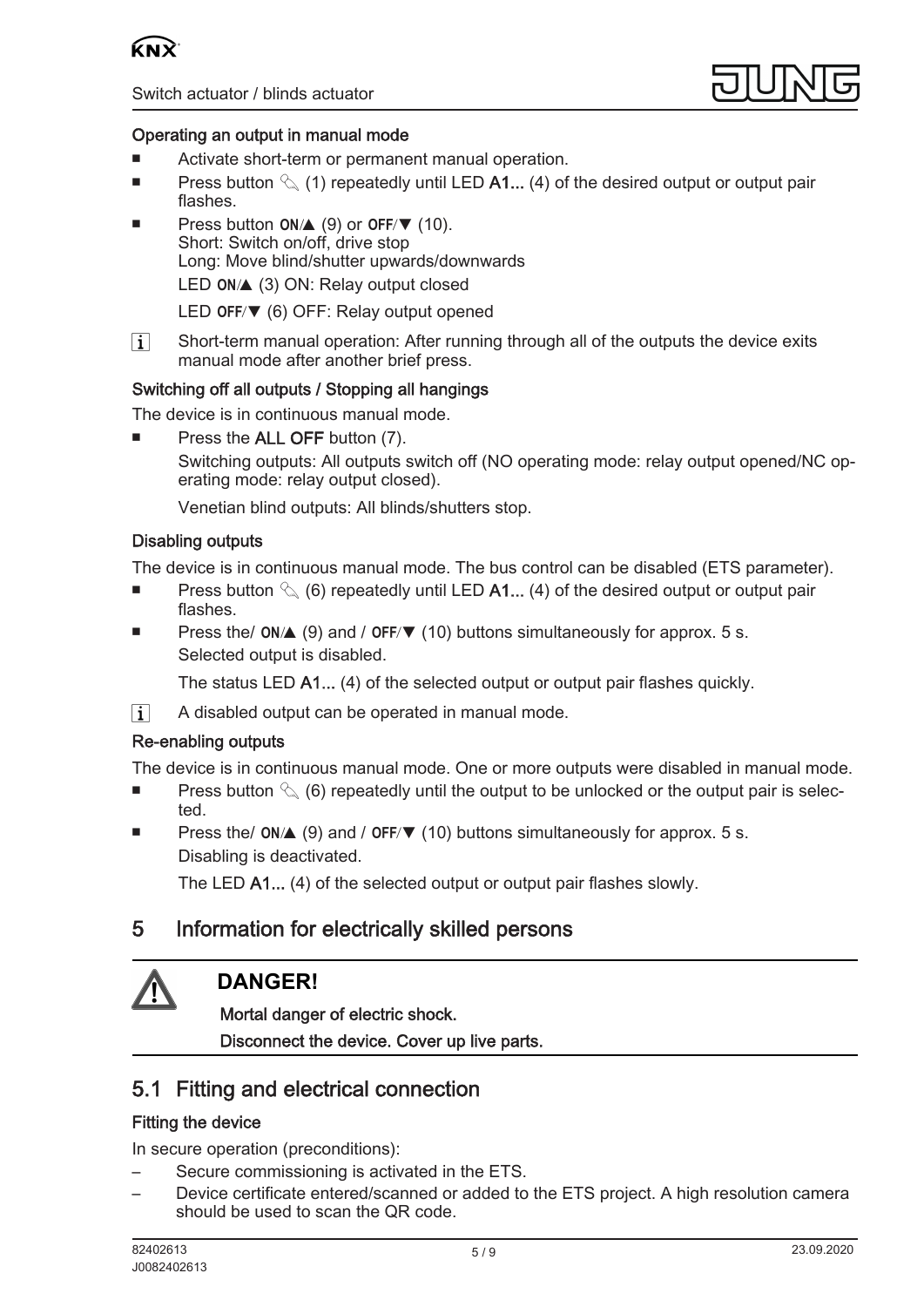



– Document all passwords and keep them safe.

- Observe ambient temperature. Ensure adequate cooling.
- Mount device on DIN rail.
- In secure operation: The device certificate must be removed from the device and stored securely.

# Connecting the device



Figure 3: Device connection (connection example):

- Connect bus line with KNX connecting terminal according to their correct polarity.
- Attach the cover cap to the KNX connection as protection against hazardous voltages.
- Connect load as shown in the connection example. Two adjacent relay outputs form a Venetian blind output.

The total current capacity of neighbouring outputs is a maximum of 20 A.



Figure 4: Total current capacity of neighbouring outputs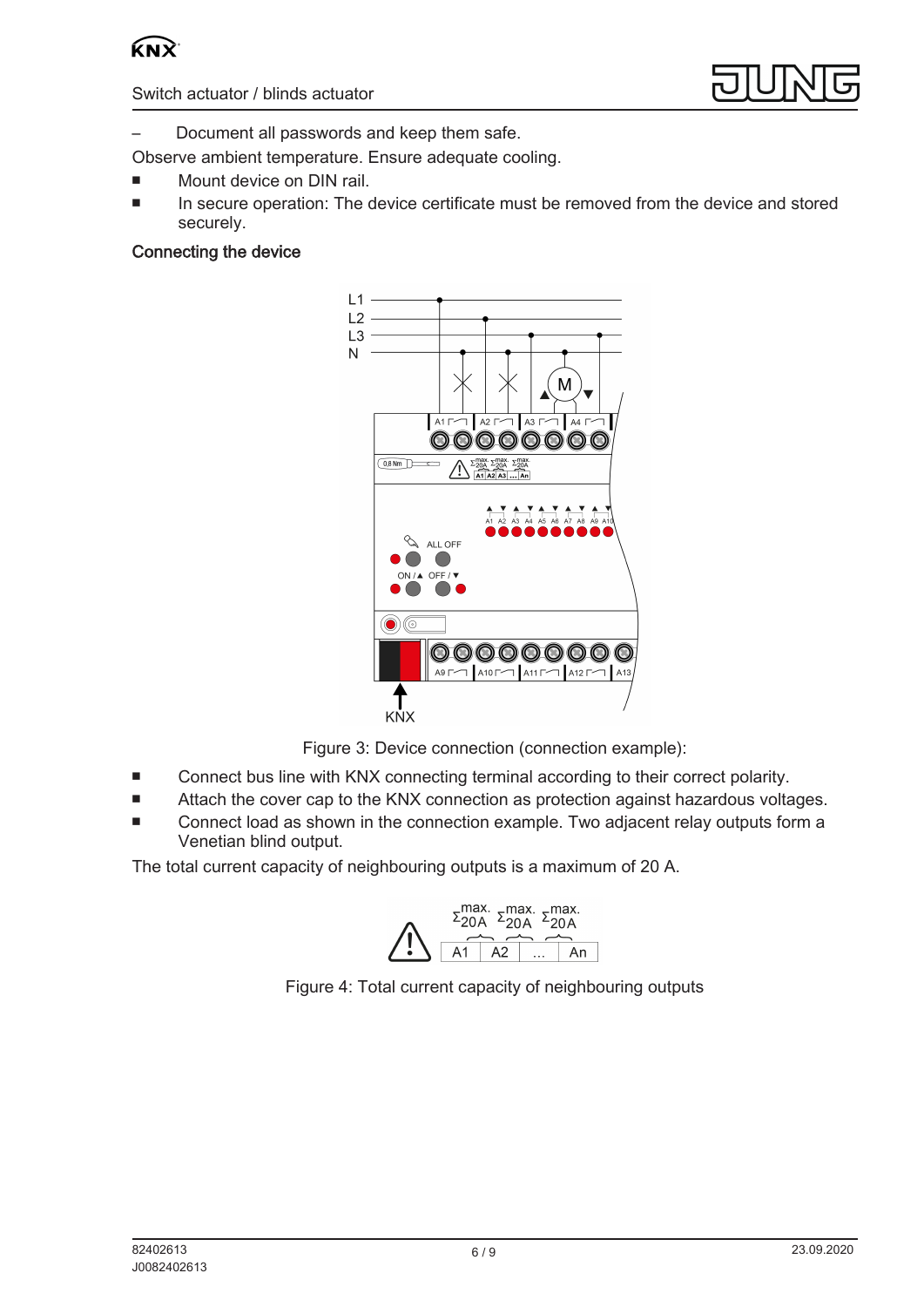

# 5.2 Commissioning

# Commissioning the device



# **NOTICE!**

Incorrect load control due to undefined relay state at delivery. Risk of destruction of connected drive motors.

During commissioning, before switching on the load, ensure that all relay contacts are open by applying the KNX bus voltage. Observe commissioning sequence!

- Switch on the KNX bus voltage.
- Wait about  $10 s$ .
- Switch on load circuits.
- $\lceil i \rceil$ Delivery state: The outputs can be operated with manual control. Outputs are set as venetion blind outputs.



Figure 5: Sequence during commissioning - Device lable

### Load physical address and application program

- For switched loads, configure the outputs as a switching output.
- For Venetian blind operation, configure the outputs as a Venetian blind output.
- In Venetian blind operation: measure blind/shutter and slat travel times and enter them in the parameter setting.
- Press the programming button. The programming LED lights up.
- Load physical address and application program using the ETS.

### Safe-state mode

The safe state mode stops the execution of the loaded application program.

 $|i|$ Only the system software of the device is still functional. ETS diagnosis functions and programming of the device are possible. Manual operation is not possible.

### Activating the safe-state mode

- Switch off the bus voltage or remove the KNX device connection terminal.
- Wait about 15 s.
- Press and hold down the programming button.
- Switch on the bus voltage or attach the KNX device connection terminal. Release the programming button only after the programming LED starts flashing slowly. The safe-state mode is activated.

With a new brief press of the programming button, the programming mode can be switched on and off as usual also in the safe-state mode. If Programming mode is active, the programming LED stops flashing.

### Deactivating safe-state mode

Switch off bus voltage (wait approx. 15 s) or carry out ETS programming.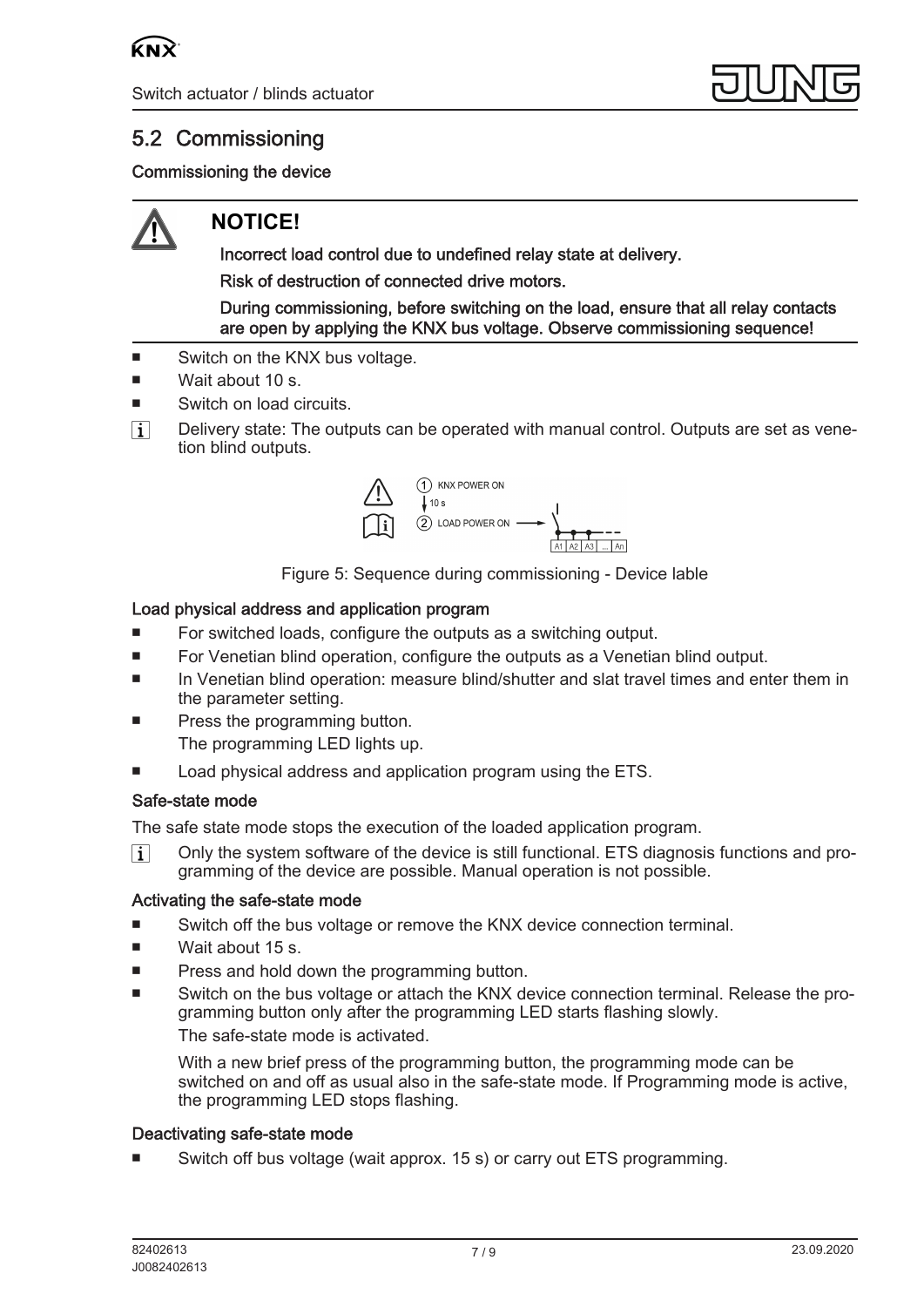



### Master reset

The master reset restores the basic device setting (physical address 15.15.255, firmware remains in place). The device must then be recommissioned with the ETS. Manual operation is possible.

During secure operation: A master reset deactivates device security. The device can then be recommissioned with the device certificate.

### Performing a master reset

Precondition: The safe-state mode is activated.

Press and hold down the programming button for  $> 5$  s.

The programming LED flashes quickly.

The device performs a master reset, restarts and is ready for operation again after approx. 5 s.

#### Restoring the device to factory settings

Devices can be reset to factory settings with the Jung ETS Service App. This function uses the firmware contained in the device that was active at the time of delivery (delivery state). Restoring the factory settings causes the devices to lose their physical address and configuration.

# 6 Technical data

| <b>Ambient conditions</b>      |                  |
|--------------------------------|------------------|
| Ambient temperature            | $-5+45$ °C       |
| Storage/transport temperature  | $-25+70$ °C      |
| <b>KNX</b>                     |                  |
| <b>KNX</b> medium              | <b>TP256</b>     |
| Commissioning mode             | S-mode           |
| Rated voltage KNX              | DC 21  32 V SELV |
| <b>Current consumption KNX</b> |                  |
| Art.-no.: 230061SR, 230161SR   | 5  18 mA         |
| Art. no. 230241SR              | 524mA            |
| outputs                        |                  |
| Switching voltage              | AC 250 V $\sim$  |
| Switching current AC1          | 16 A             |
| <b>Fluorescent lamps</b>       | <b>16 AX</b>     |
| Current carrying capacity      |                  |
| Neighbouring outputs           | $\Sigma$ 20 A    |
| Loads per output               |                  |
| Ohmic load                     | 3000 W           |
| Capacitive load                | max. 16 A (140µ) |
| <b>Motors</b>                  | 1380 VA          |
| Switch-on current 200 µs       | max. 800 A       |
| Switch-on current 20 ms        | max. 165 A       |
| Lamp loads 230 V               |                  |
| Incandescent lamps             | 3000 W           |
| HV halogen lamps               | 2500 W           |
| <b>HV-LED lamps</b>            | max. 400 W       |
|                                |                  |